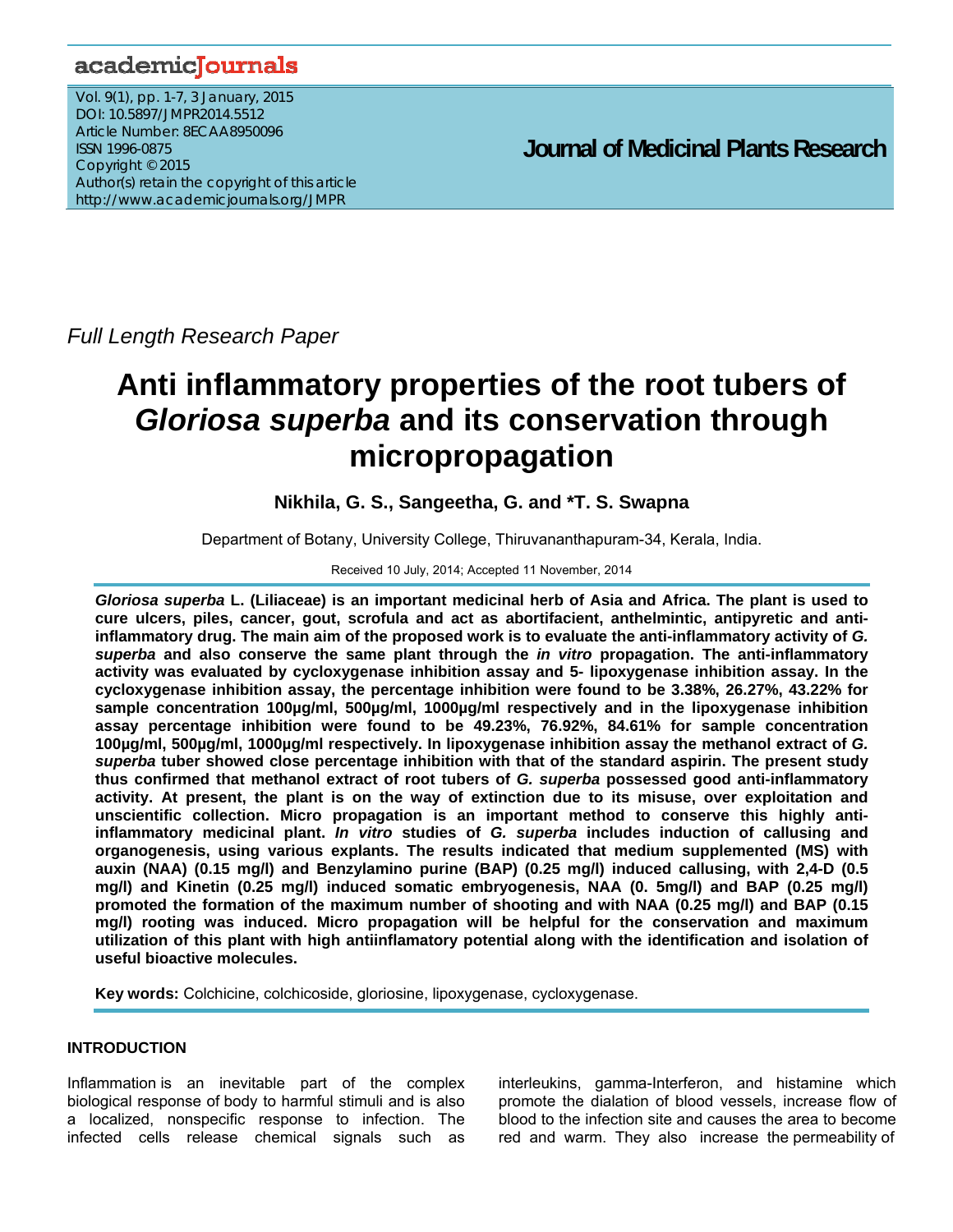capillaries in the area and also produce oedema. The symptoms of acute inflammation include heat, pain, swelling, redness, and loss of function (Ilango et al., 2013). By blocking each alarm signal molecule, or triggering stop signal, the inflammatory process can be inhibited or suppressed (Nathan, 2002).

Inflammation is mainly caused due to the presence of some enzymes such as Phospholipase A2. When the Phospholipase A2 is activated, a fatty acid called arachidonic acid is released from the phospholipid membrane, which is a substrate for two enzymes namely Cyclooxygenase (COX) and Lipoxygenase (LOX). COX is a key enzyme responsible for the formation of prostaglandins from arachidonic acid. It has two different isoforms, designated COX-1 and COX-2. COX-1 is also called "housekeeping" enzyme (Palomer et al., 2002) which is present in most tissues and also responsible for the kidney and platelet function. But COX-2 is primarily present at the site of inflammation and expressed only in brain and spinal cord tissue and can also be induced in a wide variety of normal tissues by the hormones of ovulation and pregnancy, growth factors, oncogenes, and tumour promoters (Abada et al., 2006). Cycloxygenase-2 is an inducible isoform of COX-1 that catalyses the rate limiting step in the formation of prostaglandin from arachidonic acid. Inductions of COX-2 accelerate the cell growth, enhance the cell mobility and inhibit apoptosis. Overexpression of COX-2 causes tumorigenesis and at the same time the inhibition of COX-2 results in the reduction of tumour. Therefore, the inhibition of COX-2 could be an effective remedy in the prevention and treatment of cancer (Cao et al., 2002). The consequence of overexpression of COX-2 is also reported by Funk (Funk, 2001). Lipoxygenases catalyse the deoxygenation of poly unsaturated fatty acids in lipids (Lewis et al., 1990) and helps in the conversion of arachidonic acid into proinflammatory mediators called leukotrienes, which are potent molecules having diverse biological actions (Iranshahi et al., 2009).

In the present study, anti- inflammatory activity of a medicinally potent plant *G. superba* was evaluated along with its *in vitro* propagation. *G. superba* is an important perennial climbing herb among the medicinal plants (Chi et al., 2001) with brilliant wavy edged yellow and red flowers. It is one of the exported medicinal plants of India, which cure many ailments but may prove fatal on misuse (Ashok et al., 2011). *G. superba* is used to cure various respiratory disorders. The leaf sap is used as smoothening agent for pimples and skin diseases. The medicinal property of *G. superba* is due to the presence of bioactive compounds in different parts of the plant. Several secondary metabolites have been isolated from tubers, leaves and seeds (Ravindra et al., 2009). The plant

is seasonal and the seed dormancy is an important factor that interfere the cultivation of this highly potent plant. The plant is commercially propagated from its root tubers. *G. superba* produces a biforked tuber and each of these forks has only one growing bud. Root tubers are brittle and liable to break easily. If the growing bud is subjected to any kind of damage, the tuber will fail to sprout. The vigour of the vine, its flowering and fruiting depends on the size of the tuber.

The V- shaped tuber is used for the treatment of haemorrhoids, cancer, chronic ulcers, leprosy and also for inducing labour pains. The tuber is also used as abortifacient, tonic, stomachic, anti-inflammatory and anthelmintic. When the root tubers are boiled with sesamum oil, it's then applied to affected arthritis joints to reduce pain (Joshi, 1993). The cultivation using root tuber is not enough for the production of maximum numbers of *G. superba* for commercial purposes. So the tissue culture is one of the way to conserve this highly medicinal and ornamental endangered plant. Micro propagation is the practice of rapidly multiplying stock plant material to produce a large number of progeny plants, using modern plant tissue culture methods. The present study is planned to develop an effective protocol for propagation of *G. superba* L. *in vitro* and transplant of the commercially useful plant from laboratory to field condition along with evaluation of anti-inflammatory action of the plant.

## **MATERIALS AND METHODS**

## **Anti-inflammatory studies**

The dried powdered tuber was defatted with petroleum ether (60 to 80° C) by hot extraction in a soxhlet apparatus for 48 to 72 h. The defatted powder was further extracted with methanol for 72 h. This methanol extract was used for the evaluation of anti-inflammatory potential of *G. superba* by cycloxygenase inhibition assay and 5 lipoxygenase inhibition assay.

## **Lymphocyte culture preparation**

Roswell Park Memorial Institute (RPMI) 1640 [HIMEDIA] media was used for Human Platelet Lysate (HPL) culture and the medium was supplemented with 20% heat inactivated Foetal Bovine Serum (FBS) and 20% antibiotics (Penicillin). The culture was then filtered using 0.2 µm pore sized cellulose acetate filter in completely aseptic conditions followed by addition of fresh plasma at a concentration of  $1x10^6$  cellsm<sup>-1</sup>, and incubation for 72 h. After addition of 1µl LPS (Lipopolysaccharides), culture was incubated for 24 h. Standard drug such as aspirin was used in the concentration of 100  $\mu$ gml<sup>-1</sup> from a stock of 100 mg ml<sup>-1</sup> and the sample was added in the concentration of 100  $\mu$ gml<sup>-1</sup>, 500 $\mu$ gml<sup>-1</sup> and 1000  $\mu$ g ml<sup>-1</sup> from a stock of 100 mg ml $^{-1}$ . Culture was incubated for 24 h and then centrifuged at 6000 rpm for 10 min.

\*Corresponding author. E-mail: swapnats@yahoo.com.

Author(s) agree that this article remain permanently open access under the terms of the Creative Commons Attribution

License 4.0 International License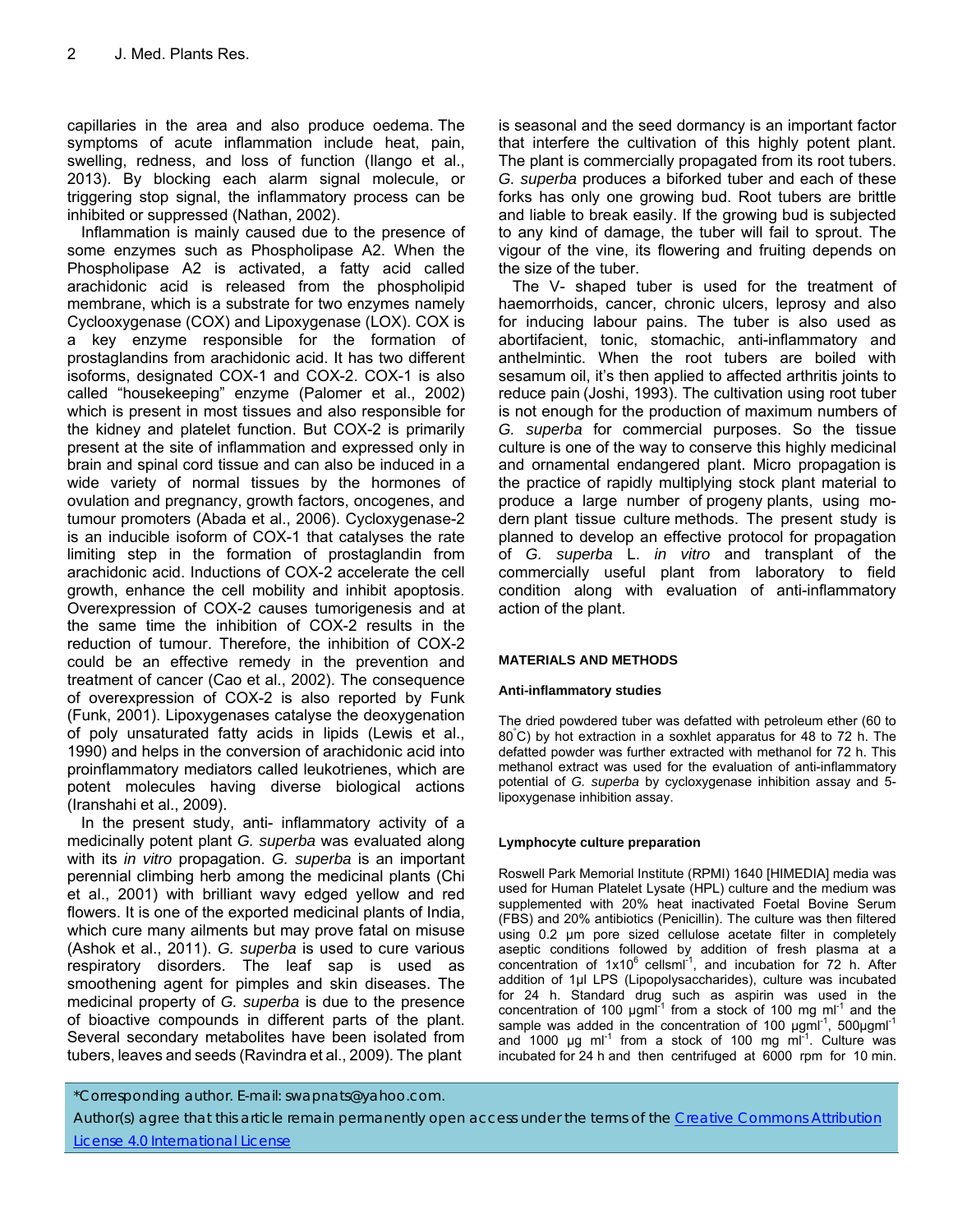**Table 1***. In vitro* anti inflammatory activity of *Gloriosa superba* L.

| Sample concentration $*(\mu g/ml)$ COX assay % of inhibition LOX assay % of inhibition |       |       |
|----------------------------------------------------------------------------------------|-------|-------|
| Standard drug                                                                          | 95.34 | 96.38 |
| 100                                                                                    | 3.38  | 49.23 |
| 500                                                                                    | 26.27 | 76.92 |
| 1000                                                                                   | 43.22 | 84.61 |

\*µg/ml – Microgram / milliliter

Supernatant was discarded and 200 ul of cell lysis buffer (1MTris HCl, 0.25M EDTA, 2M NaCl, 0.5% Triton) was added. The incubation was done for 30 min at 4°C and the assay was done in pellet suspended in a small amount of supernatant (Copeland et al., 1994; Ilango et al., 2013).

#### **Cycloxygenase assay (COX assay)**

*Procedure:* The reagents used were 100 mm Tris HCl (pH 8)*,* 5μm Hemoglobin*,* 200µm arachidonic acid*,* 10% Trichloroacetic acid (TCA) in HCl, and 1% Thiobarbituric acid. Arachidonic acid was added to the pellet and incubation was done at 37°C. Then added 0.2 ml of 10% TCA in 1N HCl, contents were heated in a boiling water bath for 20 min followed by adding 0.2 ml of TBA, cooled and centrifuged at 1000 rpm for 3 min. The supernatant was measured at 632nm for COX activity (Copeland et al., 1994; Ilango et al., 2013).

#### **5-lipoxygenase assay (LOX assay)**

*Procedure:* For LOX assay 70 mg of linoleic acid and equal weight of tween 20 was dissolved in 4 ml of oxygen free water and followed by sufficient amount of 0.5N. Sodium hydroxide (NaOH) was added to yield a clear solution and then made up to 25 ml using oxygen free water. This was divided into 0.5 ml portions and flushed with nitrogen gas before closing and kept frozen until needed. The reaction was carried out in a quartz cuvette at 25°C with 1cm light path. The increase in optical density (OD) was measured in 234 nm (Reddanna et al., 1990; Ilango et al., 2013).

*% inhibition was calculated using the formula:*(C-T/ C) ×100 (C  $=$  Optical density of control,  $T =$  Optical density of Test)

#### **In vitro studies**

*Plant material: G. superba* L. plant was collected from the garden of University College, Thiruvananthapuram. Leaves and intermodal portions were used as explants which were surface sterilized in mercuric chloride solution for ten minutes followed by rinsing with double distilled water.

*Nutritional medium:* The murashige and skoog's medium were used for *in vitro* culture of *G. superba* (Murashige et al., 1962). MS medium supplemented with combinations of plant growth regulators (PGRs) like IAA (Indole – 3- acetic acid) + BAP (6 – Benzyl aminopurine), IBA (Indole- 3- butric acid) + Kinetin, IBA + BAP, 2, 4 D (2, 4 Dichlorophenoxy acetic acid) + Kinetin, NAA (α-Naphthalene acetic acid) +BAP and 2, 4  $D$  + BAP were used to induce callusing and organogenesis. The surface sterilized explants were placed on MS medium supplemented with different concentrations of NAA and BAP (0.1 – 0.5 mg/l) for callus induction.

Different concentrations of Kinetin, 2, 4-D and IBA (0.1 - 0.5 mg/l) was used for inducing somatic embryogenesis. The leaves and internodes were inoculated in MS medium supplemented with different concentrations of BAP alone and BAP in combination with NAA, 2, 4-D and NAA (0.1 - 0.5 mg/l) for multiple shooting. Regenerated shoots were transferred to medium supplemented with different concentration of NAA+ BAP, IBA+ BAP and IAA+ BAP (0.1 - 0.5 mg/l) for root induction. Healthy shoots with well developed roots were transferred to plastic cups containing sand and soil in the ratio 1:2. Polyethylene covers were placed over the plantlets for the first 2 weeks for acclimatization and then transferred to green house and finally acclimatized in the field.

## **RESULTS**

#### **Anti-inflammatory studies**

The results showed that the methanol extracts of root tubers of *G. superba* possessed good anti-inflammatory activity. In the cycloxygenase inhibition assay, the percentage inhibition were found to be 3.38%, 26.27%, 43.22% for sample concentration 100 µg/ml, 500 µg/ml, 1000 µg/ml respectively and in the lipoxygenase inhibition assay percentage inhibition were found to be 49.23%, 76.92%, 84.61% for sample concentration 100 µg/ml, 500 µg/ml, 1000 µg/ml respectively (Table1) (Figure1).

#### *In vitro* **studies**

Different explants showed different response in MS media with various hormonal combinations.

*Callus induction:* The results indicated that MS medium supplemented with NAA (0.15 mg/l) + BAP (0.25 mg/l) induced 96% callus proliferation from internode within 17 days of inoculation(Table 2) (Figure 2A).

*Embryogenesis:* Maximum somatic embryogenesis was observed (98%) on the medium supplemented with 2, 4- D (0.5 mg/l) + Kinetin (0.25 mg/l) after 17 days of inoculation from the internode (Table 3) (Figure 2B).

*Shoot induction:* The multiple shooting of *G. superba* L. were observed (100%) on the MS basal medium supplemented with NAA (0.5 mg/I) and BAP (0.25 mg/l) within 36 days from the leaf explants with mean shoot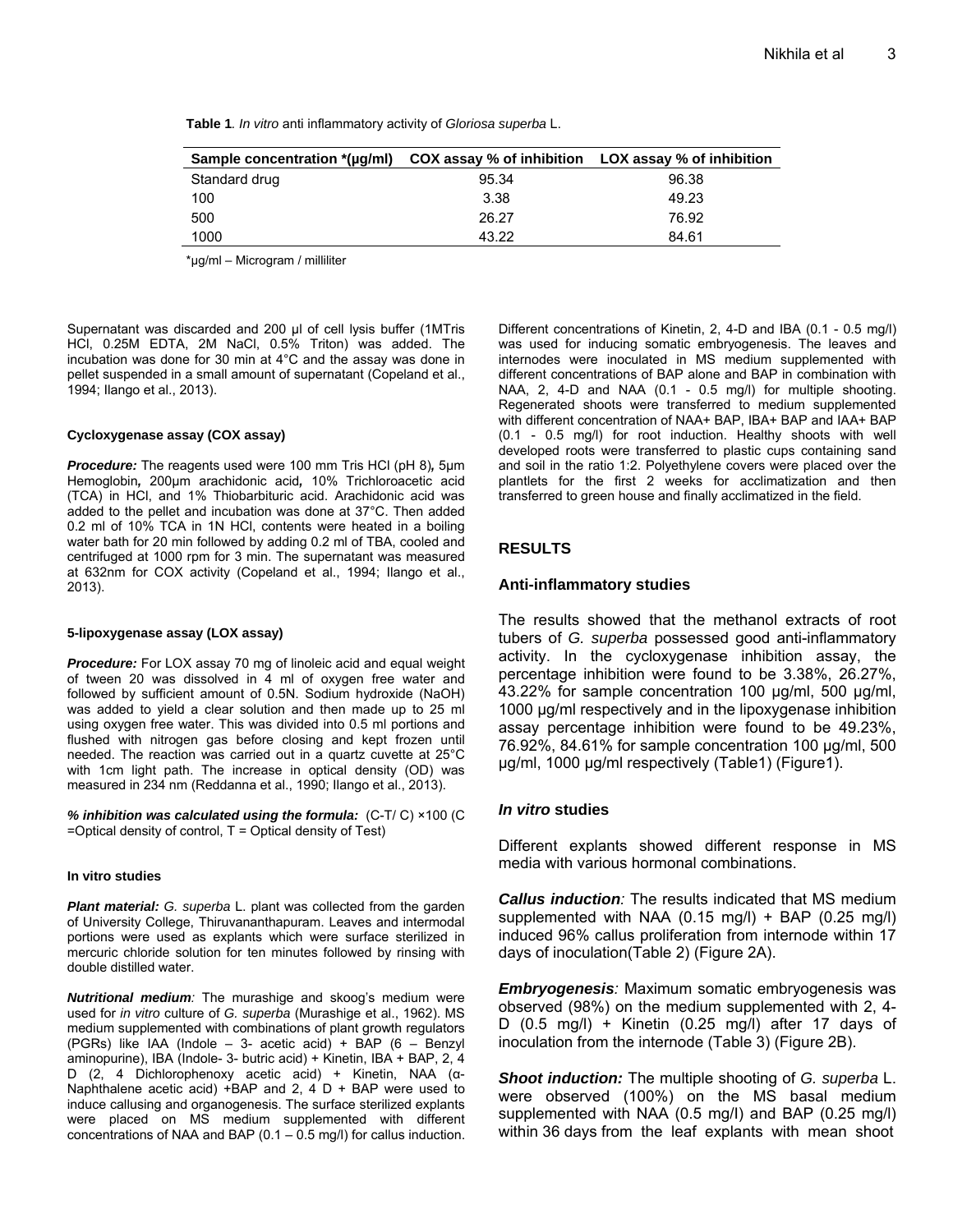| <b>PGRs</b> | PGRconc (mg/l) | <b>FCI (%)</b> |
|-------------|----------------|----------------|
|             | $0.1 + 0.25$   | 75             |
| NAA+BAP     | $0.15 + 0.25$  | 96             |
|             | $0.25 + 0.25$  | 70             |
|             |                |                |
|             | $0.1 + 0.25$   | 50             |
| IBA+BAP     | $0.15 + 0.25$  | 44             |
|             | $0.25 + 0.25$  | 42             |
|             |                |                |
|             | $0.1 + 0.25$   | 36             |
| $2.4-D+KN$  | $0.15 + 0.25$  | 32             |
|             | $0.25 + 0.25$  | 29             |

**Table 2.** Effect of PGRs on callusing from internode (after 17 days).

PGR- Plant growth regulator, FCI (%) - frequency of callus induction

**Table 3.** Effect of PGRs on somatic embryogenesis from internode (after 17 days).

| <b>PGRs</b> | PGRconc (mg/l) | <b>FSE (%)</b> |  |
|-------------|----------------|----------------|--|
|             | $0.5 + 0.25$   | 98             |  |
| $2.4-D+KN$  | $0.15 + 0.25$  | 90             |  |
|             | $0.25 + 0.25$  | 79             |  |
|             |                |                |  |
|             | $0.5 + 0.25$   | 42             |  |
| IBA+KN      | $0.15 + 0.25$  | 39             |  |
|             | $0.25 + 0.25$  | 44             |  |
|             |                |                |  |
|             | $0.5 + 0.25$   | 28             |  |
| NAA+BAP     | $0.15 + 0.25$  | 27             |  |
|             | $0.25 + 0.25$  | 31             |  |
|             |                |                |  |

FSE(%) - Frequency of somatic embryogenesis

number 9 and shoot length of 7 cm (Table 4) (Figure 2C, E, F).

*Root induction:* In the present study among the different hormone combinations tried, maximum frequency of root induction (100%) was observed in MS media supplemented with hormone combination of NAA (0.25 mg/l)+ BAP( 0.15 mg/l) after 36 days of inoculation from internode (Table 5) (Figure 2D).

*Acclimatization:* The plantlets were taken out from the rooting medium and washed in running tap water to remove the remnants of agar. Then the plantlets were put into Low Minimal Salt Medium (LMSM) and then transferred to a cup that containing sterilized sand and soil in the ratio 1:2. Polyethylene covers were placed over the plantlets for the first 2 weeks for acclimatization and then transferred to green house and finally acclimatized in the field (Figure 2- G, H, I).

## **DISCUSSION**

In lipoxygenase inhibition assay, the methanol extract of *G. superba* tuber showed close percentage inhibition with that of the standard aspirin and hence proved that the methanol extracts of *G. superba* exert a preferential effect on the 5-LOX pathway. The present study thus confirmed that *G. superba* could be used as potent antiinflammatory agent. The results are found to be in correlation with the previous studies which were done in carrageenan induced animal models (Abhishek et al., 2011; Jomy et al., 2009; Joshi et al., 2010).

*In vitro* callus induction and regeneration of healthy plants of *G. superba* L. was reported by Anirudha (Anirudha, 2011) and maximum callus proliferation was induced in B5 medium supplemented with NAA (2 mg/l) and kinetin (0.5mg/l) after 5 weeks of inoculation. But in the present study, maximum callus proliferations were obtained within 17 days of inoculation in MS medium. In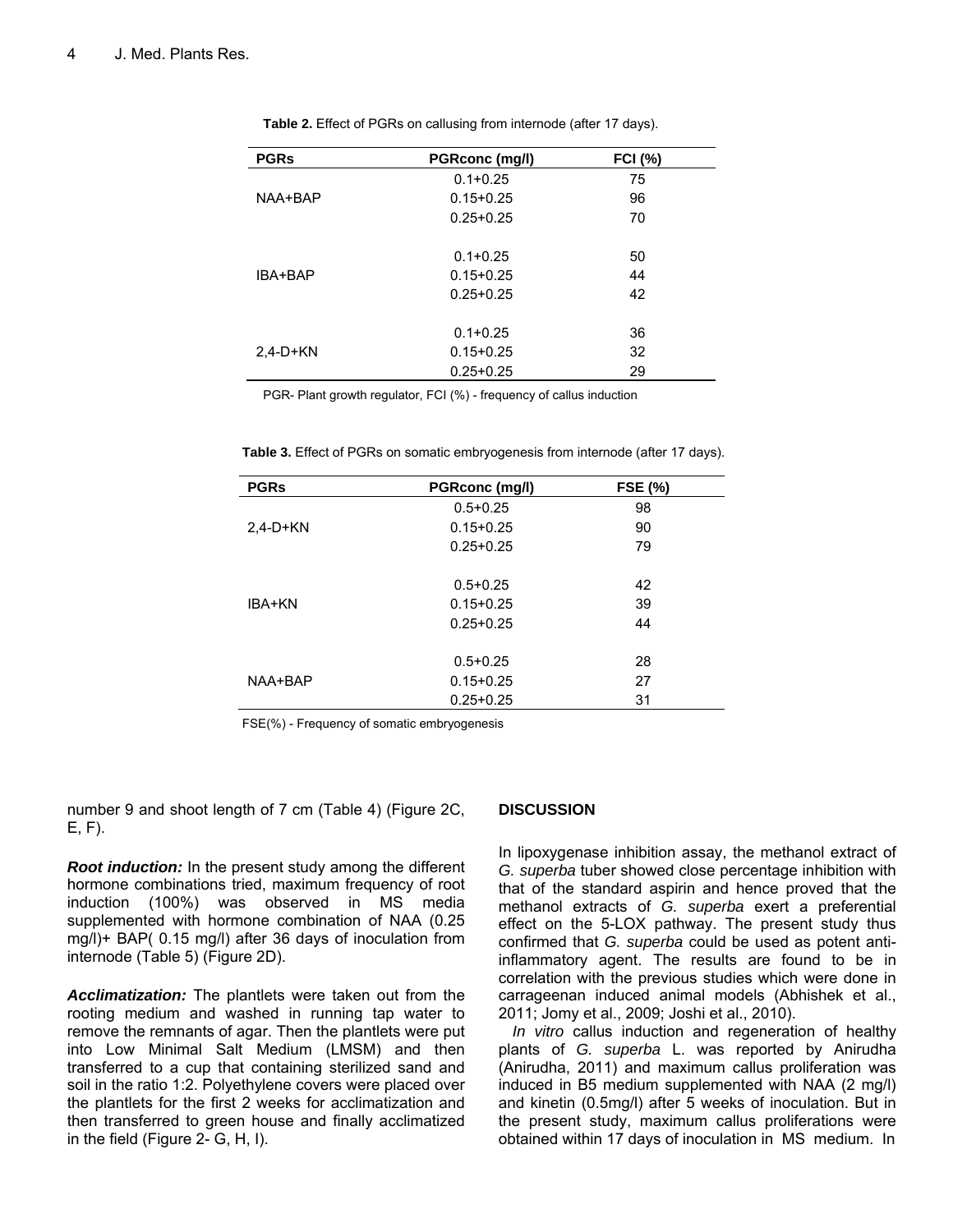| <b>PGRs</b> | PGRconc (mg/l) | <b>FSI (%)</b> | <b>MSN</b> | $MSL$ ( $*cm$ ) |
|-------------|----------------|----------------|------------|-----------------|
| NAA+BAP     | $0.5 + 0.25$   | 100            | 9          |                 |
|             | $0.15 + 0.25$  | 80             | 5          | 2.5             |
|             | $0.25 + 0.25$  | 90             | 11         | 10.2            |
|             | $0.5 + 0.25$   | 40             | 3          | 3               |
| IBA+KN      | $0.15 + 0.25$  | 50             | 4          | 1.5             |
|             | $0.25 + 0.25$  | 42             | 7          | 2.1             |
|             | $0.5 + 0.25$   | 70             | 1          | 2.9             |
| NAA+BAP     | $0.25 + 0.15$  | 60             | 1          | $2.2^{\circ}$   |
|             | $0.25 + 0.25$  | 76             | 2          | 3.3             |

**Table 4.** Effect of PGRs on regeneration responses from leaf (after 36 days).

FSI- Frequency of shoot Initiation, MSN- Mean Shoot Number, MSL- Mean Shoot Length, \*cm centimeter

**Table 5.** Effect of PGRs on rooting response from internode (after 36 days).

| <b>PGRs</b> | PGRconc (mg/l) | <b>FRI (%)</b>           | <b>MRN</b> | $MRL$ ( $*cm$ ) |
|-------------|----------------|--------------------------|------------|-----------------|
|             | $0.2 + 0.15$   | 84                       | 19         | 2.1             |
| NAA+BAP     | $0.25 + 0.15$  | 100                      | 26         | 2               |
|             | $0.25 + 0.2$   | 72                       | 14         | 5               |
|             | $0.2 + 0.15$   | $\overline{\phantom{a}}$ |            | -               |
| IAA+BAP     | $0.25 + 0.15$  | 19                       | 7          | 1.4             |
|             | $0.25 + 0.2$   | 24                       | 1          | 2.5             |
|             | $0.2 + 0.15$   | 32                       | 4          | 1               |
| IBA+BAP     | $0.25 + 0.15$  | $\overline{\phantom{a}}$ |            |                 |
|             | $0.25 + 0.2$   |                          |            |                 |

FRI - Frequency of root Initiation, MRN- Mean Root Number, MRL – Mean Root Length, \*cm - centimeter



Concentration of samples (µg/ml)

Figure 1. Percentage inhibition in COX and LOX assay.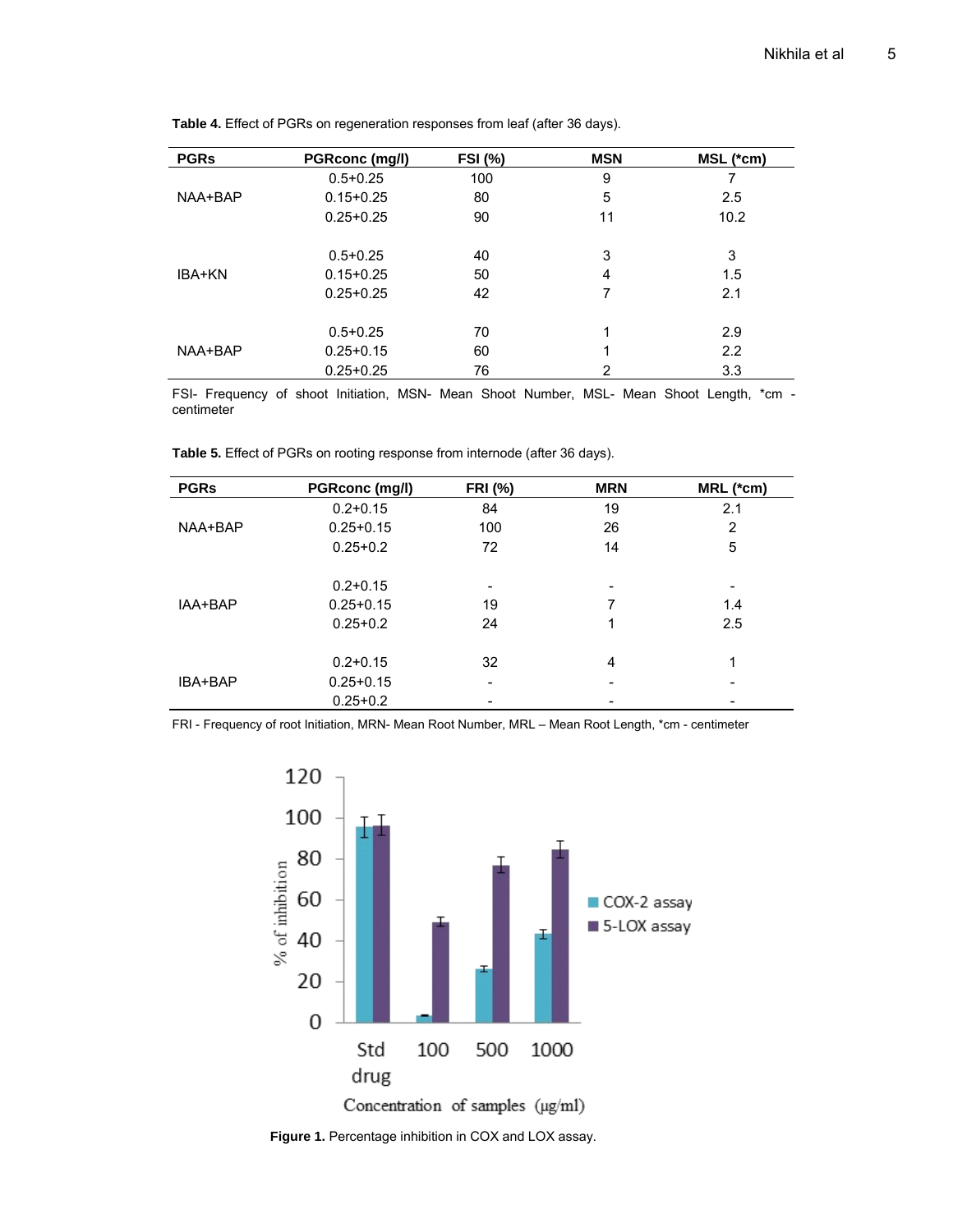

**Figure 2.** *In vitro* propagation of *Gloriosa superba* L. A- Callus induction, B- Somatic embryogenesis, C- Shoot induction, D- Root induction, E-F- Multiple shooting, G-I- Acclimatization.

comparison with the previous study, the hormone combinations used in the present study were better and faster for callus induction. Somatic embryogenesis and plant regeneration in *G. superba* L. was reported on MS medium supplemented with 2, 4-D  $(4 \text{ mg }$ /l) + Kinetin  $(5 \text{ m})$ mg  $\ell$ ) + CH(10 mg  $\ell$ ) + CW(20%) (Jadhav and Hedge, 2001). But in the present study, maximum somatic embryogenesis was observed on the medium supplemented with 2, 4 -D  $(0.5 \text{ mg/l})$  + Kinetin  $(0.25 \text{ mg/l})$  along without CH and CW after 17 days of inoculation without subculture.

Multiple shoot formation in *G. superba* using tuber as explants were reported in MS and B5 medium (Ravindra et al., 2009). However, in the present study, NAA and BAP induced multiple shoots effectively from the explant. Indirect organogenesis with root induction of *G. superba*  L. was reported in MS medium supplemented with 1.0mg/l IBA and 0.5 mg/l IAA (Sayeed et al., 2005) but direct root induction is not yet reported.

## **Conclusion**

*G. superba* is found to be an important anti- inflammatory agent. This property may be due to the presence of bioactive compounds and the utilization of these potent compounds are helpful for the production of a new antiinflammatory drug. Due to overexploitation and its unscientific collection *G. superba* has been endangered, therefore, there is an urgent need to conserve the plant by biotechnological approaches like tissue culture. In the present study, different hormonal combinations in MS